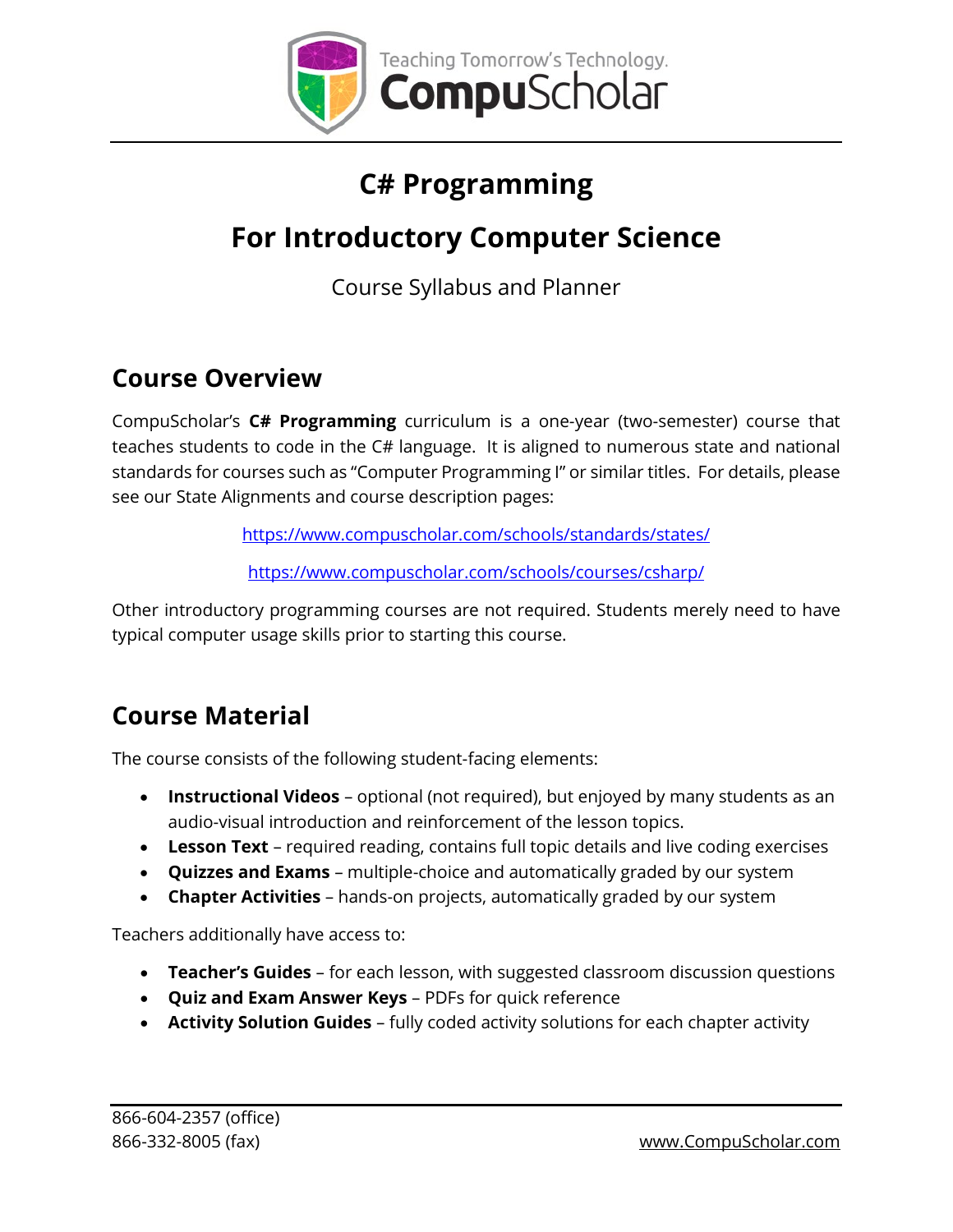

### **Programming Environment and Device Requirements**

CompuScholar provides an in-browser C# coding environment. This online feature may be used by students to complete all exercises and activities in all required chapters. When using our online coding environment:

- **No local software installation is needed.**
- **All activities can be completed from any web browser on any device (including Chromebooks and tablets).**

Two optional chapters at the end of the course introduce Visual Studio as an external IDE. Teachers may use those optional chapters, if desired, to cover graphical projects. Teachers may also ask students to use Visual Studio for other course coding exercises instead of using our online IDE. Visual Studio requires a **Windows** or **Mac OS computer** for local installation.

### **Project Grading**

Each chapter normally contains one or more hands-on, graded activities. The activities in **all required chapters are fully auto-graded by our system**. Teachers have complete control over the auto-graded results.

Some activities in later, optional chapters are free-form (creative) or completed in the external Visual Studio IDE. The teacher is responsible for grading those optional projects.

#### **Course Navigation**

**Chapters 1 - 23** are considered "core" curriculum that covers the required topics in most state computer science courses. Students are generally advised to complete these chapters, in sequence. If a specific topic is not required by your state or appropriate for your classroom (e.g., recursion or sorting), then teachers may choose to skip those chapters.

**Chapter 24** contains an **optional** team project that allows students to create unique work in teams or individually. Teachers may assign this project as desired or to meet state requirements.

**Chapters 25 - 26** introduce Visual Studio as an **optional**, external IDE.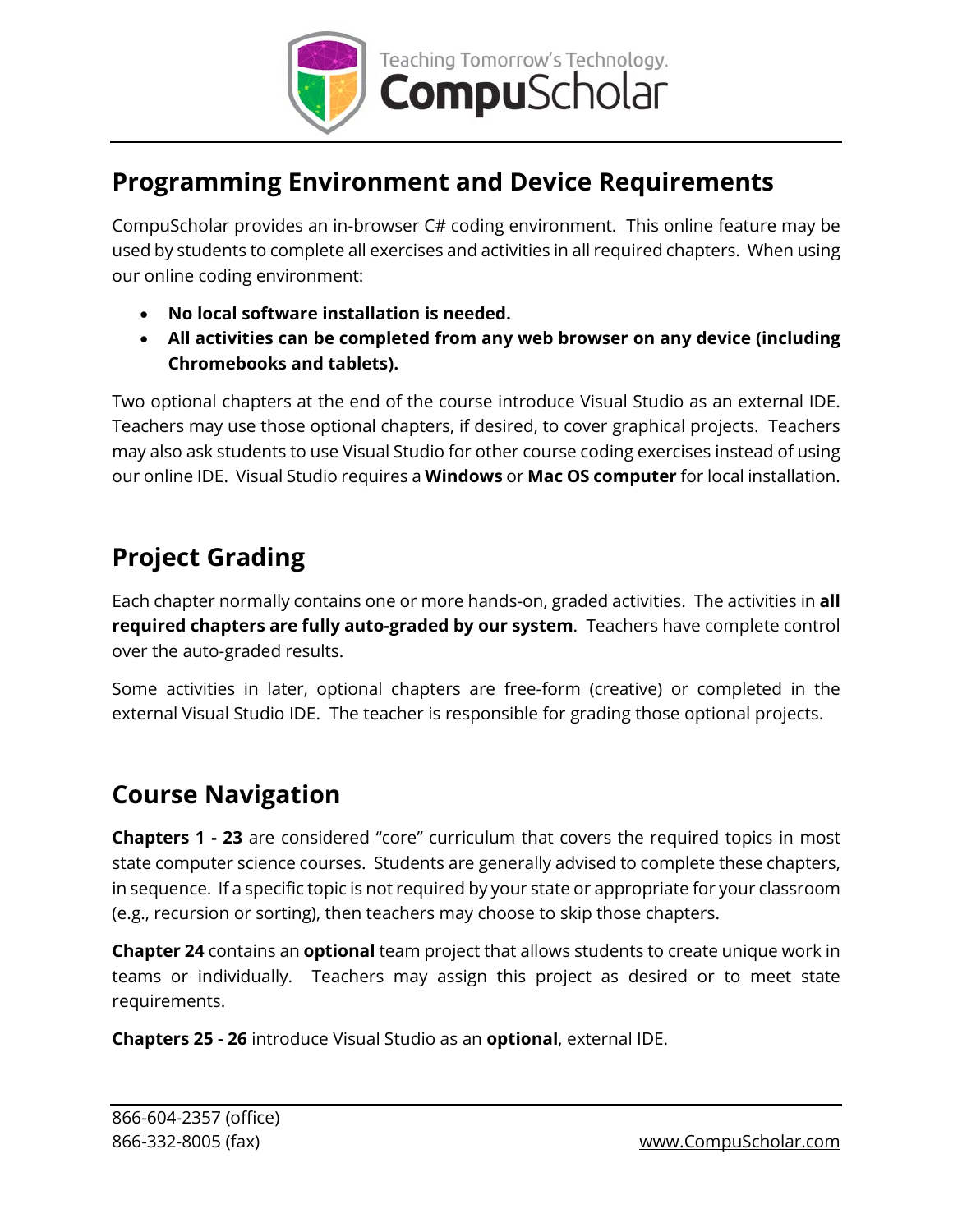

**Supplemental Chapters 1 – 4** contain a variety of topics that may be required by individual states to satisfy requirements for career exploration, computing in modern society, computer networking, and other enrichment topics. Teachers may **optionally** select any of these topics for students, time permitting.

Please refer to the specific computer science requirements for your state when selecting optional or supplemental topics. Our **State Alignments page** contains guidance for many states, or you can contact CompuScholar for additional help.

### **Course Planner**

The following pages contain a suggested timeline for completing course content over two semesters. A typical school year consists of 36 calendar weeks or 180 days of school. After completing the "core" content, most classes will have time left in the school year to explore optional and supplemental topics. Teachers may direct students to any appropriate topics, time permitting.

Each "day" listed below represents one typical day or class period of 45 – 60 minutes. In most cases, we anticipate students will complete one lesson per day (including the quiz), 1 day per lab, and 1 day per chapter test. Some classes may move faster or slower than the suggested pace.

| <b>Days</b> | <b>CompuScholar Chapter</b>          | <b>Activity Notes</b>            |
|-------------|--------------------------------------|----------------------------------|
| 6           | <b>Chapter 1: Computing Concepts</b> | Common curricular requirements   |
|             | * Evolution of Computers             |                                  |
|             | * Computer Hardware                  |                                  |
|             | * Computer Software                  |                                  |
|             | * Computer Ethics                    |                                  |
|             | * Computer Security                  |                                  |
| 6           | <b>Chapter 2: Fundamentals of C#</b> | <b>ACTIVITY: School Supplies</b> |
|             | * Common Programming Languages       | Online, auto-graded              |
|             | * Introduction to C#                 |                                  |
|             | * Writing Your First Program         |                                  |
|             | * Help and Reference Documentation   |                                  |

## **Semester 1 Timeline**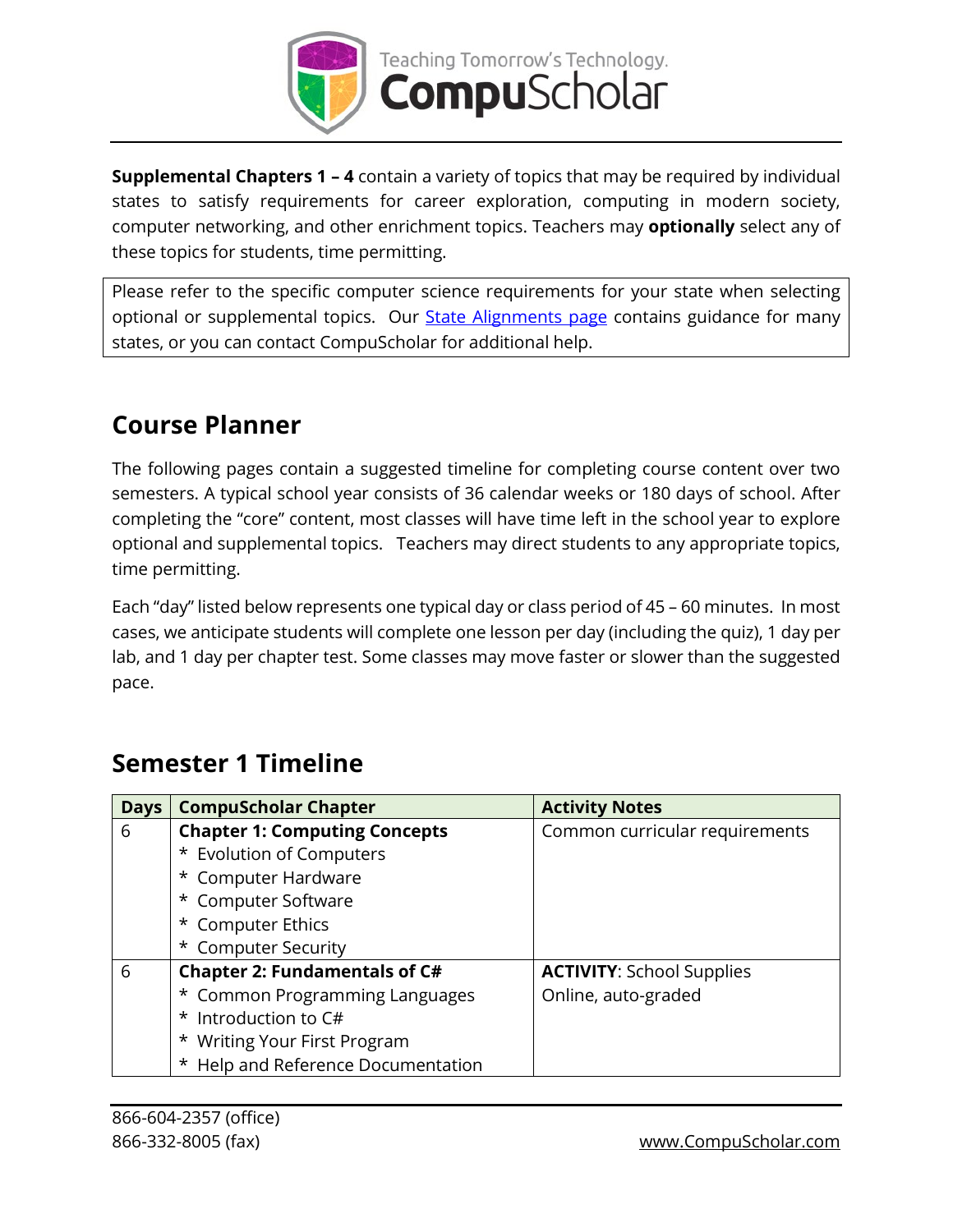

| 5 | <b>Chapter 3: Data Types and Variables</b>  | <b>ACTIVITY: Pizza Bot</b>        |
|---|---------------------------------------------|-----------------------------------|
|   | * Value Data Types                          | Online, auto-graded               |
|   | * Variables                                 |                                   |
|   | * Printing Data                             |                                   |
| 5 | <b>Chapter 4: Working with Numbers</b>      | <b>ACTIVITY: Math Professor</b>   |
|   | * Simple Math Operations                    | Online, auto-graded               |
|   | * Compound Assignments and Shortcuts        |                                   |
|   | * Type Casting and Truncation               |                                   |
| 6 | <b>Chapter 5: Introducing Strings</b>       | <b>ACTIVITY: Language Jumbler</b> |
|   | * Introducing Strings                       | Online, auto-graded               |
|   | * Getting Console Input                     |                                   |
|   | * Common String Operations                  |                                   |
|   | * Formatting Strings                        |                                   |
| 5 | <b>Chapter 6: Numbering Systems and</b>     | <b>ACTIVITY: Math Machine</b>     |
|   | <b>Math Functions</b>                       | Online, auto-graded               |
|   | * Converting Between Strings and            |                                   |
|   | <b>Numbers</b>                              |                                   |
|   | * .NET Math and Random Classes              |                                   |
|   | * Binary and Hexadecimal Numbers            |                                   |
| 6 | <b>Chapter 7: Logic and Decision-Making</b> | <b>ACTIVITY: Coffee Shop</b>      |
|   | * Logical Expressions                       | Online, auto-graded               |
|   | * Making Decisions with if()                |                                   |
|   | * Using "else-if()" and "else"              |                                   |
|   | * The "switch()" Statement                  |                                   |
| 5 | <b>Chapter 8: More Complex Logic</b>        | <b>ACTIVITY: Dog Trainer</b>      |
|   | * Compound Expressions                      | Online, auto-graded               |
|   | * Operator Precedence                       |                                   |
|   | * Boolean Algebra and Truth Tables          |                                   |
| 5 | <b>Chapter 9: Handling Exceptions</b>       | <b>ACTIVITY: String Slicer</b>    |
|   | * Understanding Exceptions                  | Online, auto-graded               |
|   | * Catching Exceptions                       |                                   |
|   | * Validating User Input                     |                                   |
| 3 | <b>Chapter 10: Debugging</b>                | <b>ACTIVITY: Menu Madness</b>     |
|   | * Finding Run-time Errors                   | Online, auto-graded               |
|   | * Debugger Concepts                         |                                   |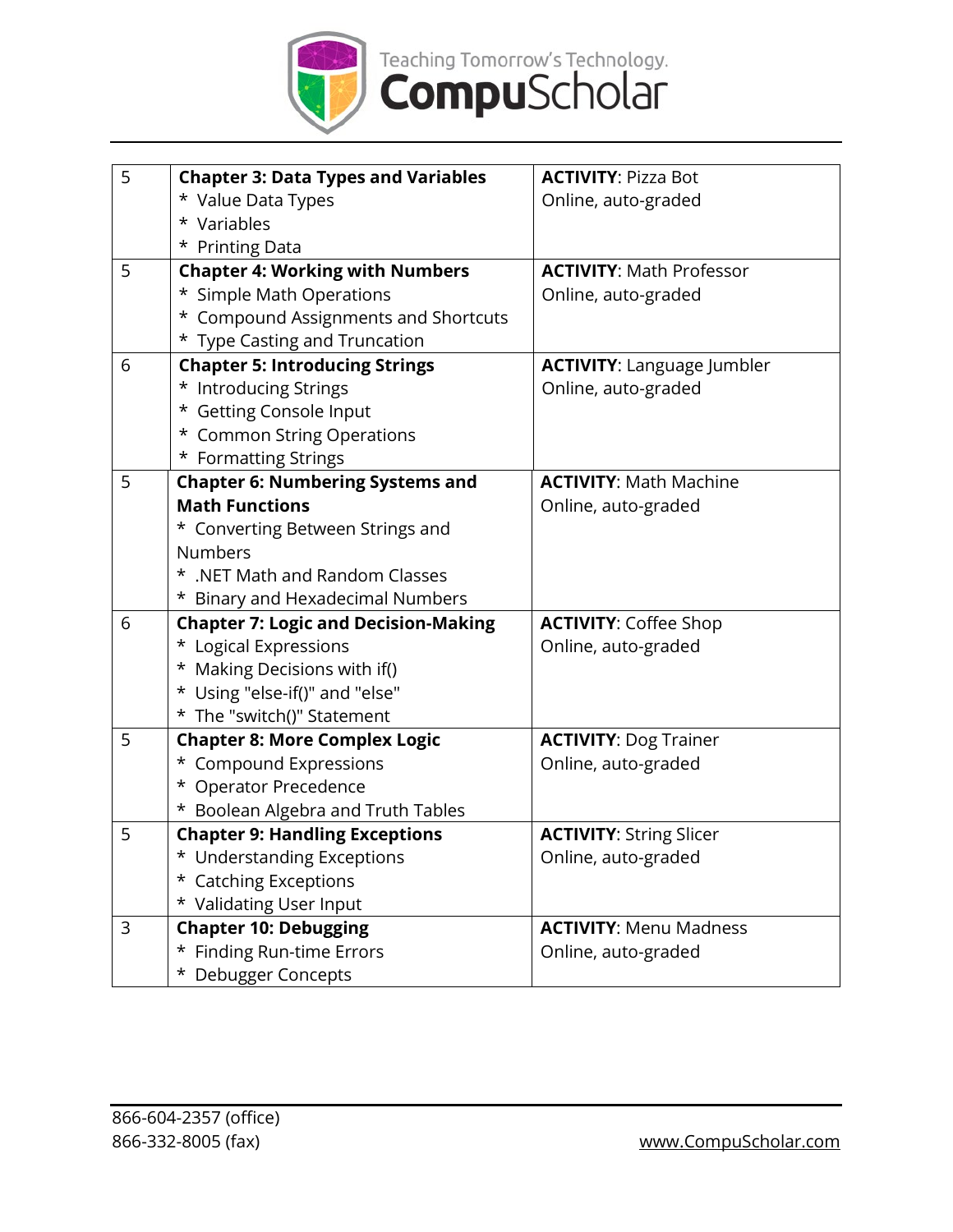

| 6              | <b>Chapter 11: Iteration</b>              | <b>ACTIVITY: Population Growth</b>     |
|----------------|-------------------------------------------|----------------------------------------|
|                | * For() Loops                             | Online, auto-graded                    |
|                | * While() Loops                           |                                        |
|                | * Break and Continue                      |                                        |
|                | * Nested Loops                            |                                        |
| 5              | <b>Chapter 12: Algorithms</b>             | <b>ACTIVITY: Delivery Driver</b>       |
|                | * Designing with Flowcharts               | Online, auto-graded                    |
|                | * Writing Pseudocode                      |                                        |
|                | * Common Algorithms                       |                                        |
| $\overline{7}$ | <b>Chapter 13: Creating Classes</b>       | <b>ACTIVITY: Duck Trainer</b>          |
|                | * Object-Oriented Concepts and History    | Online, auto-graded                    |
|                | * Defining a Class                        |                                        |
|                | * Defining and Calling Methods            |                                        |
|                | * Method Parameters and Return Data       |                                        |
|                | * Method Overloading                      |                                        |
| 6              | <b>Chapter 14: Class Data</b>             | <b>ACTIVITY: Video Player</b>          |
|                | * Class Fields                            | Online, auto-graded                    |
|                | * Constructors                            |                                        |
|                | * Class Properties and Encapsulation      |                                        |
|                | * Variable Scope                          |                                        |
| $\overline{4}$ | <b>Chapter 15: Static Concepts</b>        | <b>ACTIVITY: Gas Station</b>           |
|                | * Static Fields                           | Online, auto-graded                    |
|                | * Static Methods                          |                                        |
| $\overline{4}$ | <b>Chapter 16: Mid-Term Project</b>       | <b>ACTIVITY 1: Guess Number Game</b>   |
|                | * Introducing the "Game Machine " Project | <b>ACTIVITY 2: Word Challenge Game</b> |
|                |                                           | <b>ACTIVITY 3: Game Machine</b>        |
|                |                                           | Online, auto-graded                    |
| 84             | <b>Approximate Days, Semester 1</b>       |                                        |

### **Semester 2 Timeline**

| <b>Days</b> | <b>CompuScholar Chapter</b>  | <b>Activity Notes</b>     |
|-------------|------------------------------|---------------------------|
| 6           | <b>Chapter 17: 1D Arrays</b> | <b>ACTIVITY: 1D Bingo</b> |
|             | * Array Concepts             | Online, auto-graded       |
|             | * Array Traversals           |                           |
|             | * The foreach() Loop         |                           |
|             | * Array Algorithms           |                           |

866-332-8005 (fax) [www.CompuScholar.com](http://www.compuscholar.com/)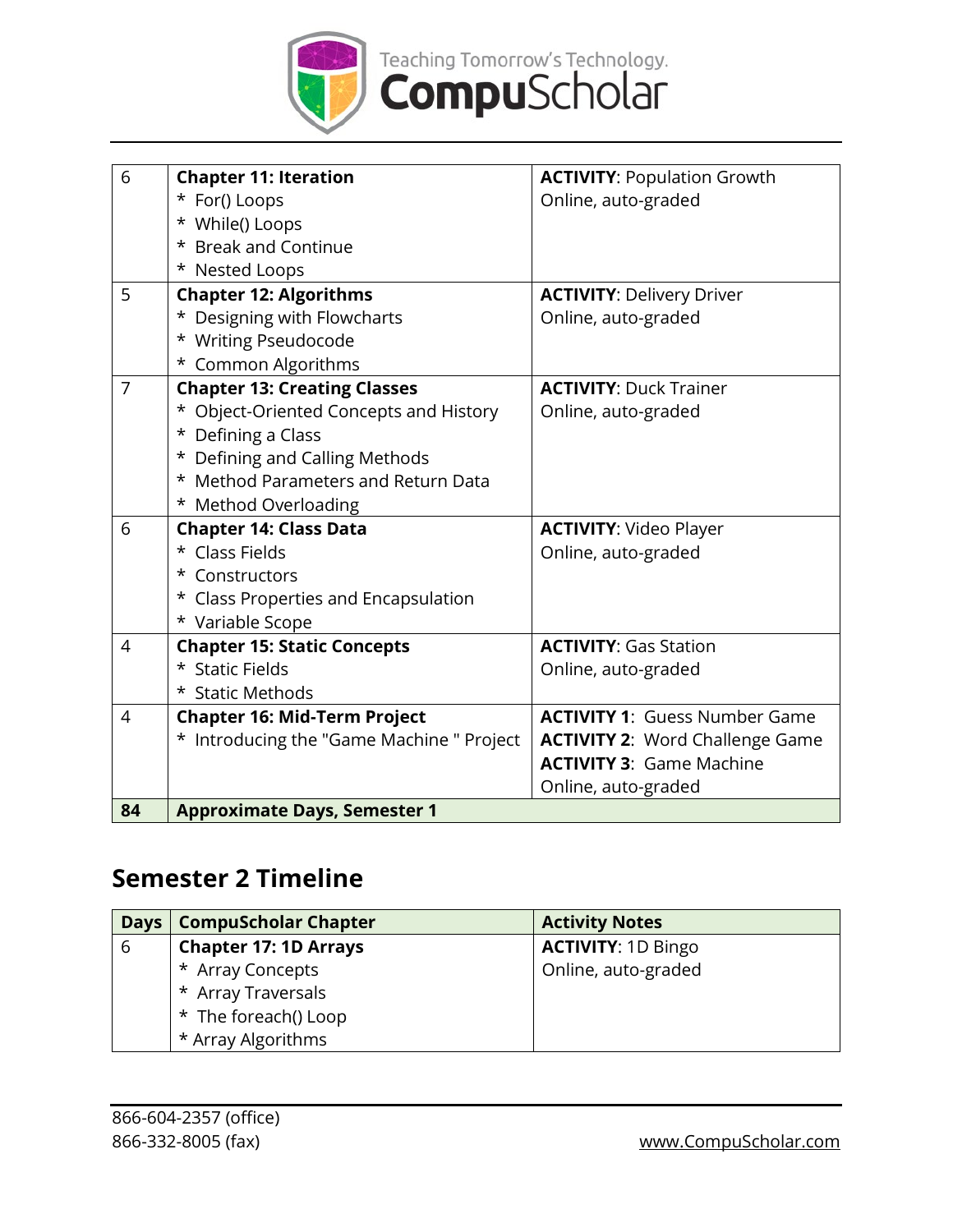

| 6 | Chapter 18: Lists in C#                  | <b>ACTIVITY: Card Dealer</b>       |
|---|------------------------------------------|------------------------------------|
|   | * Linked Lists                           | Online, auto-graded                |
|   | * The List Class                         |                                    |
|   | * Traversing Collections                 |                                    |
|   | * List Algorithms                        |                                    |
| 6 | <b>Chapter 19: Searching and Sorting</b> | <b>ACTIVITY: Weird Echo</b>        |
|   | * Bubble Sort                            | Online, auto-graded                |
|   | * Selection Sort                         |                                    |
|   | * Insertion Sort                         |                                    |
|   | * Sequential and Binary Searches         |                                    |
| 5 | <b>Chapter 20: 2D Arrays</b>             | <b>ACTIVITY: Super Tic-Tac-Toe</b> |
|   | * 2D Arrays                              | Online, auto-graded                |
|   | * Traversal and Ordering                 |                                    |
|   | * 2D Array Algorithms                    |                                    |
| 5 | <b>Chapter 21: Inheritance</b>           | <b>ACTIVITY: Modern Art</b>        |
|   |                                          |                                    |
|   | * Superclass and Subclass Concepts       | Online, auto-graded                |
|   | * Subclass Constructors                  |                                    |
|   | * Using Superclass and Subclass          |                                    |
|   | References                               |                                    |
| 5 | <b>Chapter 22: Polymorphism</b>          | <b>ACTIVITY: Chess Challenge</b>   |
|   | * Overriding Superclass Methods          | Online, auto-graded                |
|   | * The Object Base Class                  |                                    |
|   | * Using Superclass Features with "base"  |                                    |
| 5 | <b>Chapter 23: Recursion</b>             | <b>ACTIVITY: Fibonacci Numbers</b> |
|   | * Recursion                              | Online, auto-graded                |
|   | * Recursive Binary Search                |                                    |
|   | * Merge Sort                             |                                    |

Classes who complete the first 23 chapters at this point have spent approximately 122 days and finished "core" requirements typical of most states. The remaining class time should be spent on any teacher-selected topics from Chapters 24 – 26 or the Supplemental Chapters.

Please see below for information on the **optional chapters and Supplemental topics**.